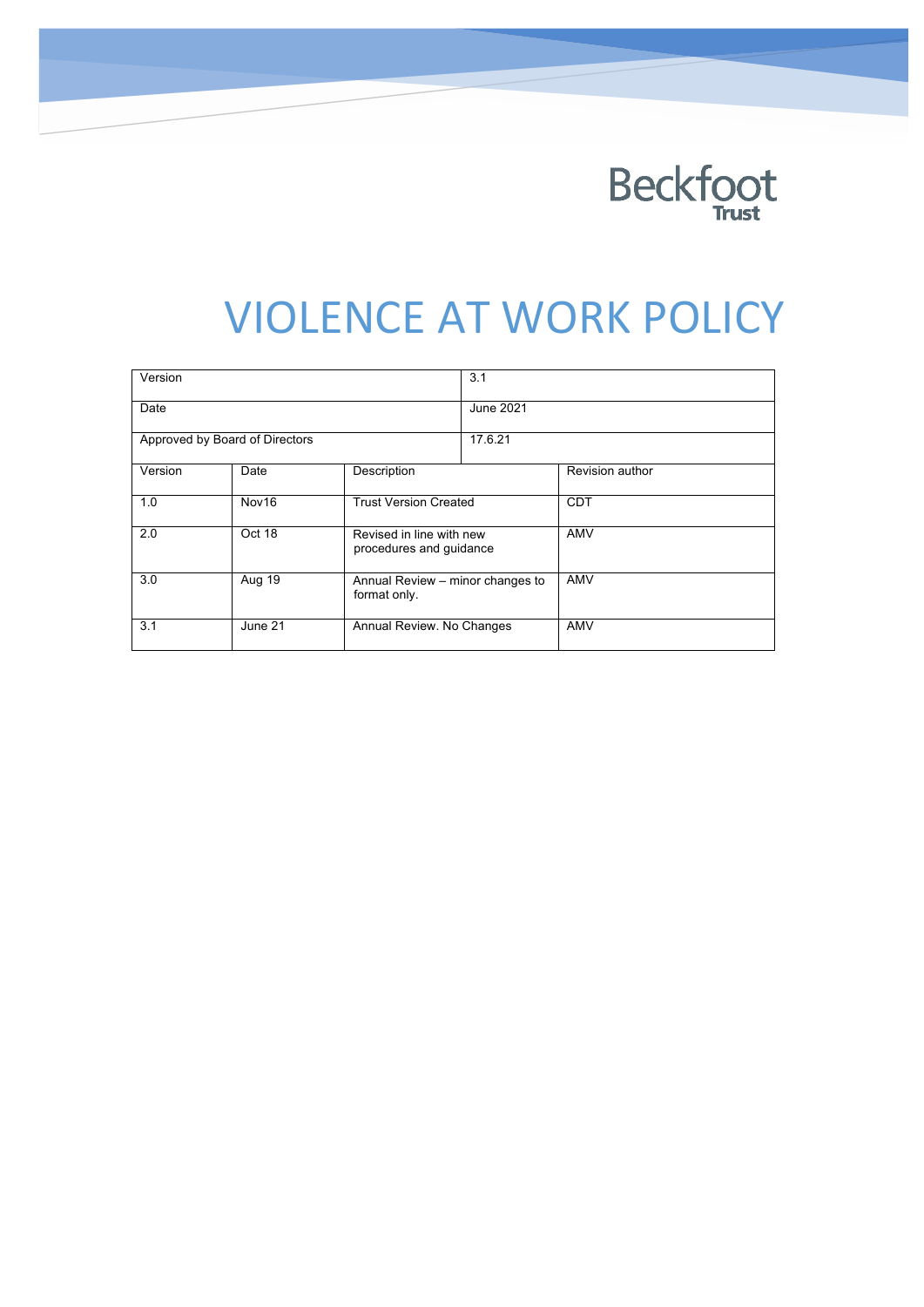#### **Statement of Intent**

The Beckfoot Trust recognises the duties and obligations under health and safety legislation and that these duties extend to the protection of staff against foreseeable violent incidents at work.

#### The Definition of Violence

- 1. Education Service Advisory Committee (ESAC) working definition of violence is: - "any incident in which an employee is abused, threatened or assaulted by a student, pupil or member of the public in circumstances arising out of his or her employment".
- 2. This deliberately wide definition has been adapted from earlier HSE publications to include violence by pupils or students. Most people accept that physical force against an individual is an example of violence, but violence can take many other forms, including:
	- a) Verbal abuse and threats (with or without a weapon);
	- b) Rude gestures innuendoes:
	- c) Sexual or racial harassment
- 3. Where there is no physical injury, there can still be considerable emotional stress; threats may indicate a risk of actual injury. Malicious damage to an employee's property can also cause distress and fear of future physical attack.
- 4. People will have different perceptions about behaviour they find threatening or offensive, or which causes distress rather than simple annoyance.
- 5. ESAC recommends a broad definition of violence is adopted to help bring together information on all aspects of this topic, so that appropriate action plans can be developed.

### Arrangements for Implementation of the Violence at Work Policy

This Policy supplements the schools' Health, Safety and Welfare Policy and agreements contained in Employee' Conditions of Service and will, so far as is reasonably practicable, ensure: -

- a) A commitment to introduce, monitor and improve measures for combating violence at work to employees. This will include risk assessment to cover members of staff who are particularly at risk.
- b) Full support to staff who have been subjected to violence at work, in whatever form sustained. The reporting of incidences of violence will not be